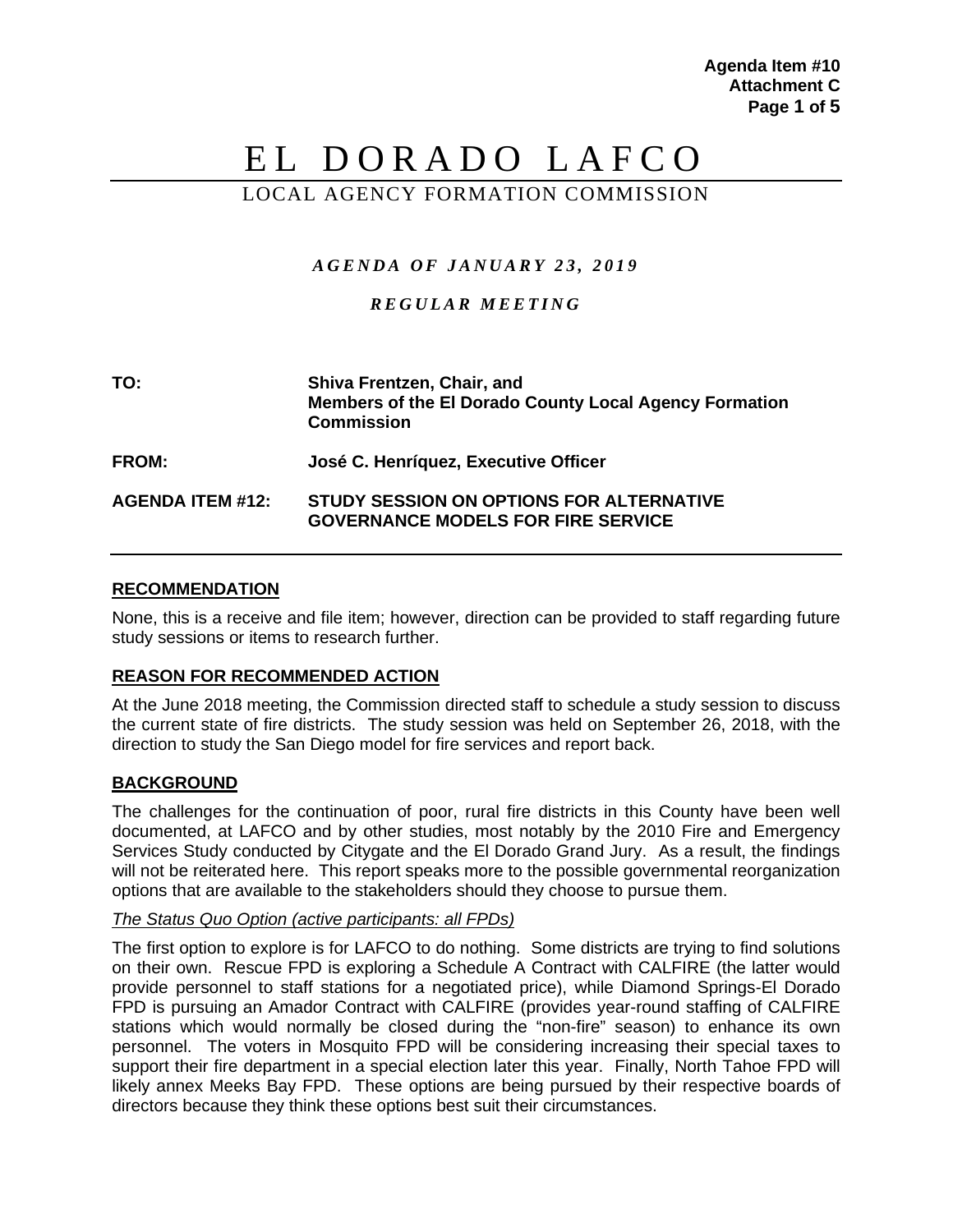# *Analysis*

While there is no legal requirement for LAFCO or any other party to "do something," there is no doubt that the impetus is there to provide better service in the wake of the Camp Fire in Butte County and the Tubbs Fire in Napa, Sonoma and Lake Counties (not to mention El Dorado County's own Angora and King Fires). Having 13 fire suppression providers for a county with a population of less than 200,000 people can lead to redundant staffing and the lack of coordination of resources, however unintentional that may be. In addition, it is important not to lose sight of one of the conclusions Citygate came to in its Fire and Emergency Services Study. Citygate found that emergency response times in El Dorado County are within industry guidelines; however, fire suppression services have a *weight of attack* problem. That is, the system does not field sufficient resources to keep potentially serious emergencies contained and small.

In addition, while the districts have done an excellent job with harmonizing some aspects to their operations (joint purchasing of equipment, training and dispatch of the closest engine), there is no doubt that there are limits to that coordination without a unified management and command structure. Indeed, each fire district is purposely empowered by California statutes and its Constitution to operate as an autonomous entity without intrusion from other local governments. But because of that operational independence, the planning, funding, and operational functions of structural fire protection services are performed with various degrees of isolation. This is to be expected in a system with 65 independently elected officials and 13 fire chiefs. While the performance of individual agencies is without fault, it is inevitable that the effectiveness of countywide service is impacted by having the 13 agencies making isolated policy decisions. In short, this lack of coordination introduces inefficiencies that dry up funds that could be better used to improve the weight of attack problem.

#### *The Orange County Model (active participants: all FPDs, possible role for the County)*

The Orange County Fire Authority (OCFA) is the product of a joint powers agreement between Orange County and 22 member cities. The legislative body of the OCFA includes 2 Orange County Supervisors and elected officials from the member cities. In addition to structural fire protection and emergency medical services, the State contracts with OCFA to provide wildland fire protection in State Responsibility Areas in Orange County. OCFA personnel provide service to approximately 551 square miles from 61 fulltime and 20 reserve OCFA stations. OCFA is a single department with a unified command and operation. It employs a single fire chief as well as all of its subordinate personnel.

#### *Analysis*

With the ambulance JPAs, there is already a comparable experience in this county of how this type of structure would work. However, unlike the ambulance JPAs, where the member agencies employ personnel and retain control for those in their employ, management and compensation, under the OCFA model, the component El Dorado County FPDs would pool and transfer its assets, revenues and personnel to the JPA. The JPA would then be the employer and provider of services within the total service area created by its member agencies. Despite the continued existence of the FPDs as political entities, the deployment, coordination and planning of resources would be under the management of the JPA and its unified command structure.

Please note that legislative changes created by last session's AB 1912 (Rodriguez), by which JPA members jointly share the total retirement liability of its employees, may make the formation of new, personnel-heavy JPAs more difficult.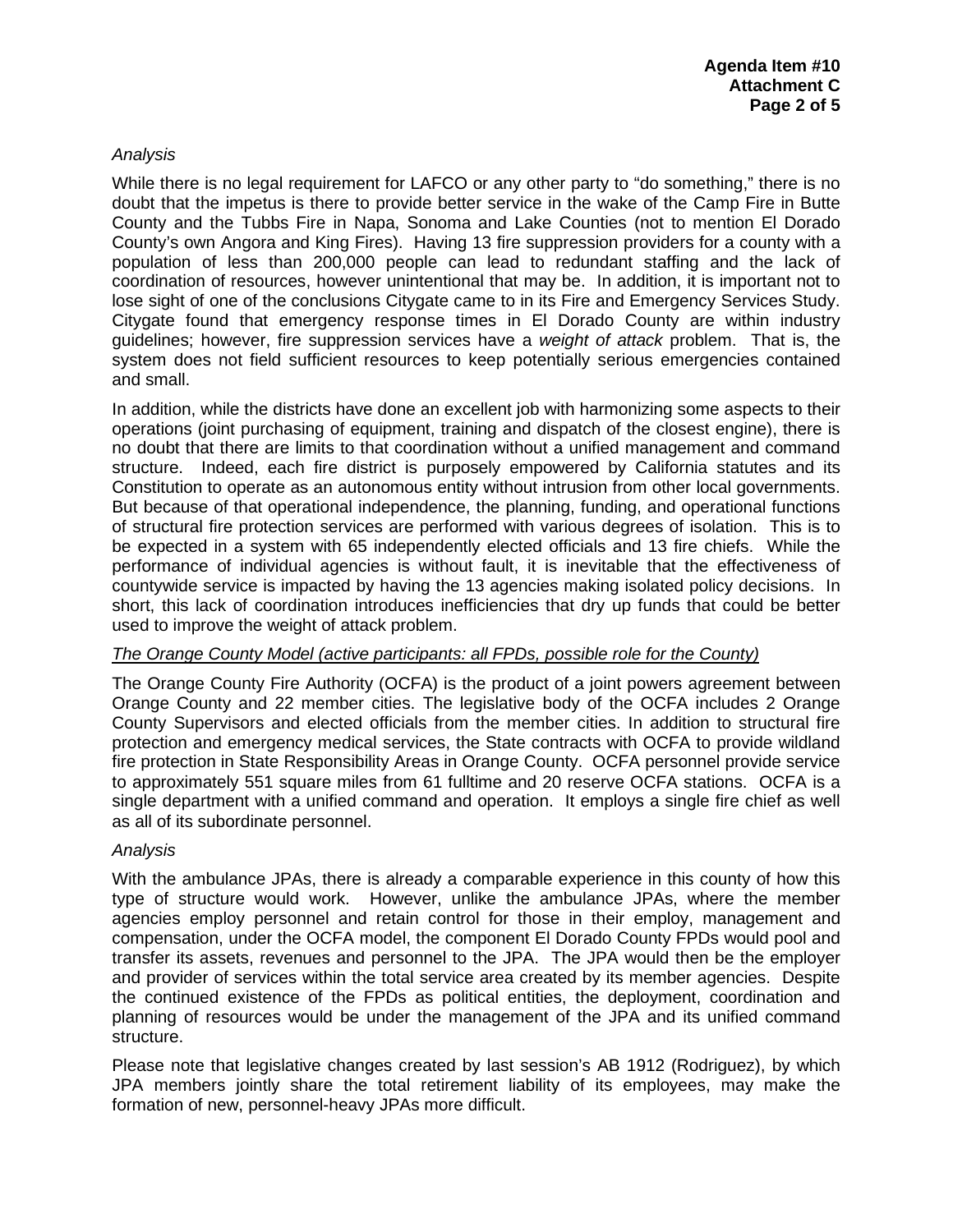# *The San Diego Model (active participants: County, FPDs)*

In order to understand what is happening in San Diego, the setting must be set. Fire suppression in San Diego was (and still is) provided by a mixture of city, tribal and volunteer fire departments, six county service areas, CALFIRE, and fire protection districts. Prior to 10 years ago, there were also large areas within the unincorporated San Diego County that were outside the jurisdiction of any fire department. The shortcomings of this hodgepodge system were highlighted by the Cedar Fire in 2003. Among other conclusions, the lack of preparation and poor coordination between the fire districts was criticized in several post-fire assessments. Another contributing factor that made response so problematic was the existence of the aforementioned areas outside of a fire agency.

From a fiscal standpoint, the County of San Diego had created a "Fire Enhancement Program" to provide financial assistance to several rural fire districts that were created post-Proposition 13. Similar to the County of El Dorado's now-cancelled Aid to Fire, this was a voluntary allocation of discretionary General Fund revenue to fund fire protection and emergency medical services in the unincorporated area. Unlike Aid to Fire, the Fire Enhancement Program had several components, including grants, awards for equipment, and funding for Schedule A and Amador contracts with CALFIRE to enhance or cover areas outside of a fire protection district.

The San Diego model consists of many technical pieces that would make this report too exhaustive for purposes of this discussion. As a result, it will be represented in very broad terms. The San Diego model has two basic components. First was the activation of the latent power of fire suppression services on a county service area. CSA 135 encompasses most of the unincorporated portions of San Diego County. The first step in making this component happen was that the County of San Diego accepted the responsibility for fire suppression. Counties are not legally required to provide this service. In anticipation, San Diego's Department of Planning and Land Use prepared a "Conceptual Reorganization of San Diego County Fire Services" document that served as a service plan (what services are to be provided, how they will be provided, their costs and the identification of revenues that will be used to cover those costs). The San Diego Board of Supervisors then contracted with CALFIRE to provide staffing and respond to emergencies within CSA 135's fire service area.

The second component has been the annexation of "Phase I" agencies into the CSA 135. Within this group are all areas outside of a fire suppression agency and at least 7 local agencies and volunteer fire departments. Excluded from Phase I agencies were cities, all tribal reservations, four municipal water districts and a couple of agencies that requested either permanent exclusion or a postponement to "Phase II." Since the adoption of this plan in 2007, San Diego LAFCO has been in the process of methodically annexing territory into CSA 135. The only setback to this process occurred fairly recently when the Julian-Cuyamaca volunteer fire fighters were successful in obtaining a sufficient number of signatures to trigger an election on the question of annexation of the Julian-Cuyamaca FPD service area. The election is scheduled to occur later in 2019.

Upon absorption, all revenues (property tax, special taxes and benefit assessments) and assets were transferred to CSA 135. Regarding areas outside of FPDs, CSA 135 extended service to that area as well; however, because of quirks introduced by Proposition 13 and subsequently by Assembly Bill 8 (which implemented Proposition 13), it is not possible for CSA 13 to receive a percentage of property taxes on the base property taxes. Property tax monies received through the absorption of these areas will be limited to revenues from the annual increase in assessed value. To shore up the funding gap, the County of San Diego had to reprioritize other General Fund monies to cover the cost of service to these areas.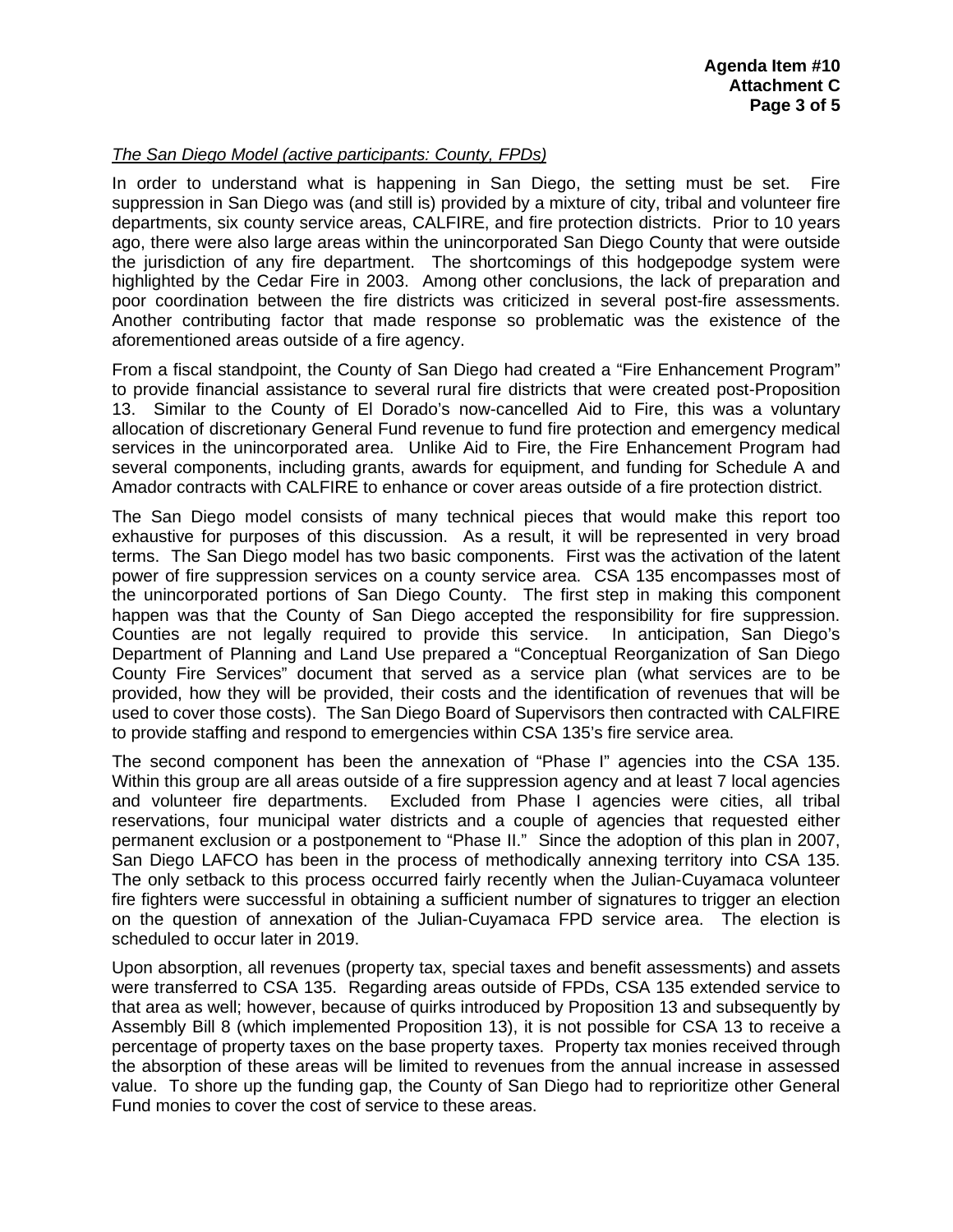Voters approved Measure A on the November 2018 ballot. This clean-up measure, among other things, recognizes the San Diego County Fire Authority as an organizational unit with the Office of the Chief Administrative Officer. San Diego LAFCO staff hope that this approval makes the Fire Authority eligible to have a dedicated portion of property tax revenue.

## *Analysis and Where Staff is Headed*

Of the options presented here, the San Diego model seems to be the best suited to the current circumstances, addressing the issue of sustainable fire suppression under a unified command. Again, the goal of the unified command is to ensure resources are deployed efficiently and effectively. A secondary, but no less important, goal is to capture as much savings as possible within the system to begin addressing the weight of attack problem that exists in the county. Whatever cost savings can be achieved by eliminating redundancies through a unified command means more funds that can be used to improve the weight of attack problem.

Similar to the San Diego model, the County of El Dorado would apply to LAFCO to activate the latent fire suppression powers of CSA 7 under Government Code 25213(b), providing LAFCO with a map of the metes and bounds as well as a service plan. But the true starting point should be the County doing a proper cost-benefit analysis of fire services and further explore the financials of this proposed fire authority. Assuming that all requirements under the law are met and LAFCO approves the activation of the power, the County can do one of the following:

- A. Create its own fire department/authority to provide services. This would entail the County being the direct employer and manager of services; or
- B. Outsource the provision of services, either to CALFIRE, some of the larger fire departments or a JPA composed of the larger fire departments

This structure opens the door for FPDs to apply for dissolution and have the County assume the provision of fire suppression services within their service area. The boundaries of the FPD become service zones, retaining the currently-available revenues within a specific area (e.g. special taxes or benefit assessments). Doing it in this manner is necessary because:

- 1) State Law prevents two agencies from providing the same service on the same geographic area; therefore, the assumption of services by CSA 7 is not automatic;
- 2) This ensures the comprehensive transfer of assets, liabilities and revenues from the FPD to CSA 7, as well as any contracts that all involved parties desire to continue; and
- 3) It is likely that some FPDs will choose to remain an independent fire department. For those districts that opt-in, LAFCO, the County and its partners can provide assistance to make it a smooth transition. Those districts that opt-out can continue operations and pursue other avenues to sustainability on their own.

The opt-in system also allows for a more methodical ramp-up and coordination of events as one independent special district winds down operations and CSA 7 takes over service. Besides the total number of districts that will ultimately opt-in, it is unknown how quickly districts will choose to opt-in if and once this option is available.

## *Next Steps*

The size of this report hides the complexity that this type of reorganization entails, not just from a LAFCO perspective but also from a logistical standpoint. The dangers of providing too much information are that either it can make a report so dense the reader loses the forest for the trees or the discussion can be taken sideways by some minor-yet-controversial detail. As a result,